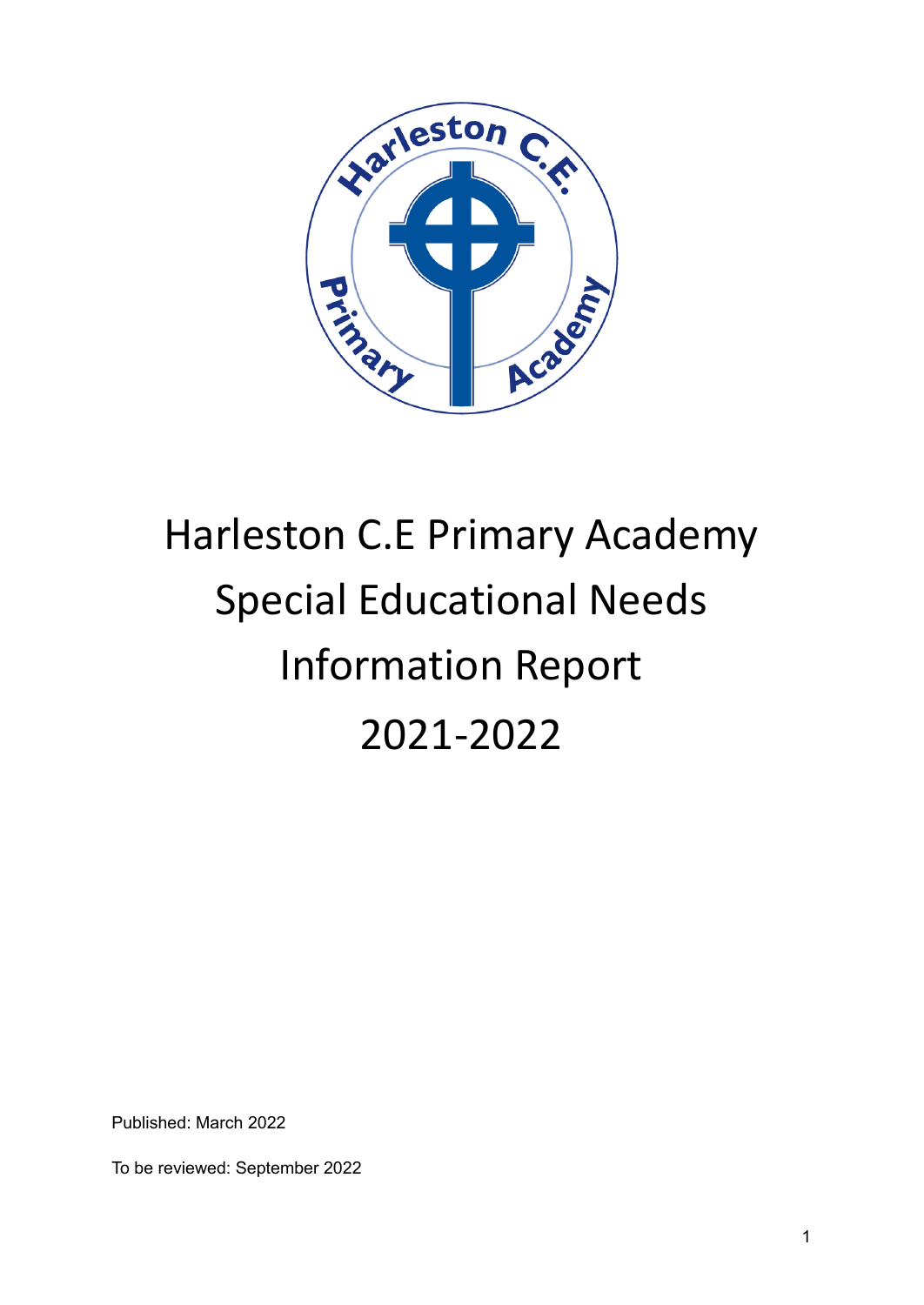| Contents |
|----------|
|----------|

| How do we support learners with different areas of need at Harleston Primary?12              |  |
|----------------------------------------------------------------------------------------------|--|
|                                                                                              |  |
|                                                                                              |  |
|                                                                                              |  |
| Supporting families and children with SEN during COVID-19 global pandemic14                  |  |
|                                                                                              |  |
|                                                                                              |  |
| How does the school improve the social and emotional development of pupils? What             |  |
|                                                                                              |  |
| How will my child be included in activities outside the classroom including school trips and |  |
|                                                                                              |  |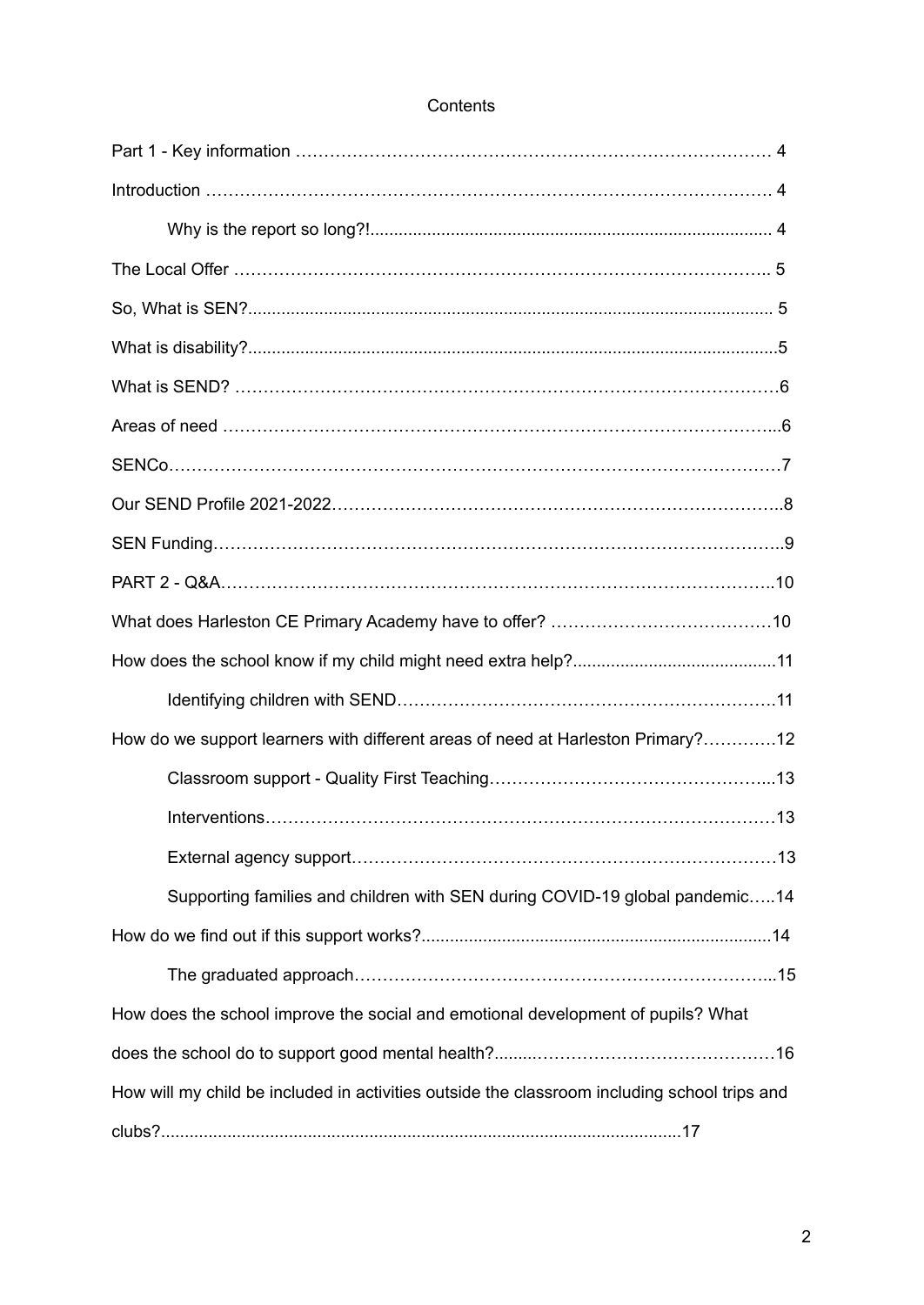| What training have the staff who are supporting children with SEN had?18                        |  |
|-------------------------------------------------------------------------------------------------|--|
|                                                                                                 |  |
|                                                                                                 |  |
|                                                                                                 |  |
|                                                                                                 |  |
| How will the school help my child get ready for their next steps: joining Harleston Primary;    |  |
|                                                                                                 |  |
|                                                                                                 |  |
|                                                                                                 |  |
| How and who do I talk to if my child isn't getting the support they need or if I have any other |  |
|                                                                                                 |  |
|                                                                                                 |  |
|                                                                                                 |  |
|                                                                                                 |  |
| Appendix 1 - Harleston CE Primary Academy Provision Map 2021-202225                             |  |
|                                                                                                 |  |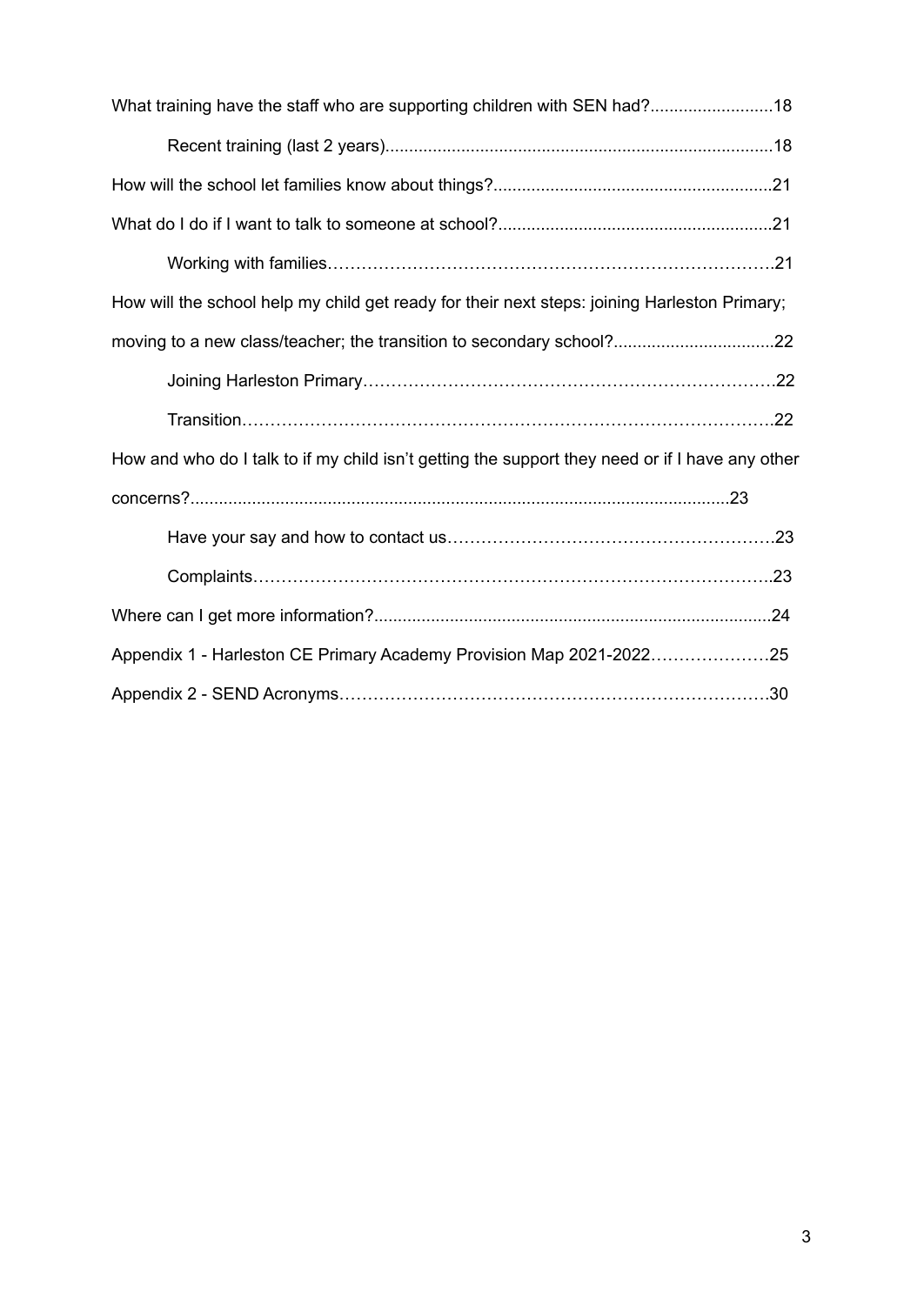# **PART 1 - KEY INFORMATION**

# **INTRODUCTION**

A message from the Head of school, Mr Carlyle, and the Special Educational Needs and Disabilities Coordinator (SENDCo), Mrs Botwright:

Welcome to Harleston CE Primary Academy's SEND Information Report 2021-22. This report explains how we support children with Special Educational Needs (SEN) and Disabilities (D).

#### WHY IS THIS REPORT SO LONG?!

It is a legal requirement (under the **[Children](https://www.legislation.gov.uk/ukpga/2014/6/pdfs/ukpga_20140006_en.pdf) and Families Act 2014**) for all schools to publish a SEN Information Report on their website and update it at least annually. The SEND Regulations 2014 and the **SEND Code of [Practice](https://assets.publishing.service.gov.uk/government/uploads/system/uploads/attachment_data/file/398815/SEND_Code_of_Practice_January_2015.pdf) 2015** (CoP) set out all the information that must be included in this report. There is a lot of required information which is why this is such a long document!

We understand from speaking to families, the length of this report could make it quite daunting. If you would like to talk to a member of staff about any part of this report, please do get in touch. At Harleston CE Primary Academy we are committed to working with all members of our school community. There will be opportunities throughout the school year where we send out parent/ carer, pupil, and staff questionnaires but we welcome your feedback and involvement in reviewing the way we support children with SEND, so please do contact us. The people to contact are:



Mr Carlyle Mrs Botwright Head of School SENDCo

Executive Headteacher: Mr Connelly SEND Governor: Mrs Summers

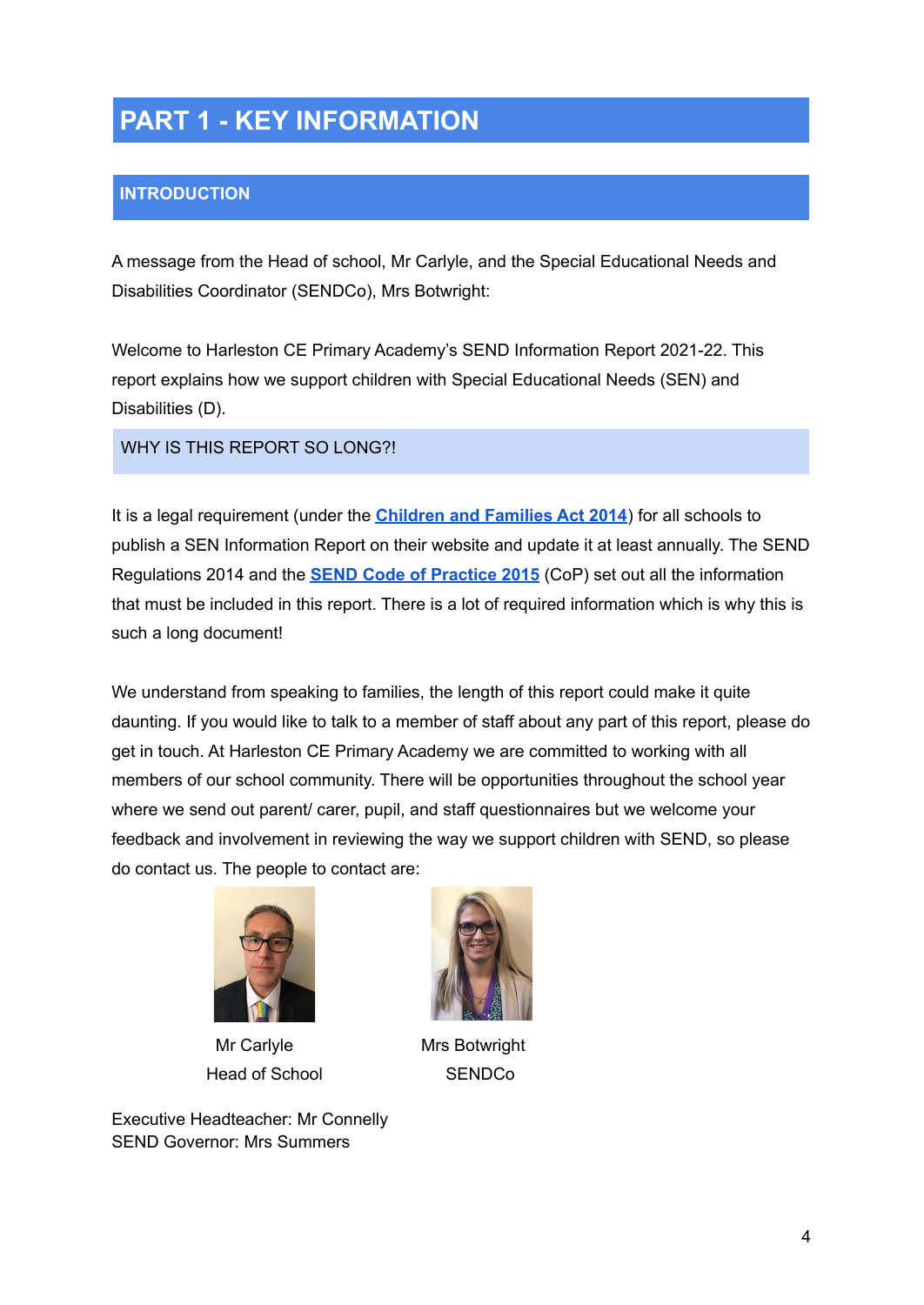All of these members of staff can be contacted via the school office: 01379 853211 or email [office@harleston.stbenets.org](mailto:office@harleston.stbenets.org)

In the first part of this report, we are going to give you some information about the school and the support that is available in the local area. We are also going to include some of those key bits of information that need to be included in every SEN Information Report.

In the second part of the report, we've included some questions and answers that

Please refer to the contents page on pages 2-3 and you can then go directly to the section you are interested in by following the links.

# **THE LOCAL OFFER**

This report is part of the Norfolk **Local Offer** for learners with SEND. The Local Offer sets out the local services available to support children and young people with SEND and their parents and carers. It includes all the information about education and health care in one place. To access the Norfolk Local Office click on this link: [Norfolk](https://www.norfolk.gov.uk/children-and-families/send-local-offer) Local Offer

For information on other useful external services that are regularly involved in meeting the needs of pupils with SEND and in supporting their families click here.

# **SO, WHAT IS SEN?**

At different times in their school career, a child or young person may have a special educational need. The Code of Practice (2014) defines SEN as:

"A child or young person has SEN if they have a learning difficulty or disability which calls for special educational provision to be made for them. A child of compulsory school age or a young person has a learning difficulty or disability if they:

- have a significantly greater difficulty in learning than the majority of others of the same age: or
- has a disability which prevents or hinders them from making use of educational facilities of a kind generally provided for others of the same age in mainstream schools or mainstream post-16 institutions."

There can be many reasons learners may 'fall behind.' These may include absences, attending lots of different schools, difficulties with speaking English, or worries that distract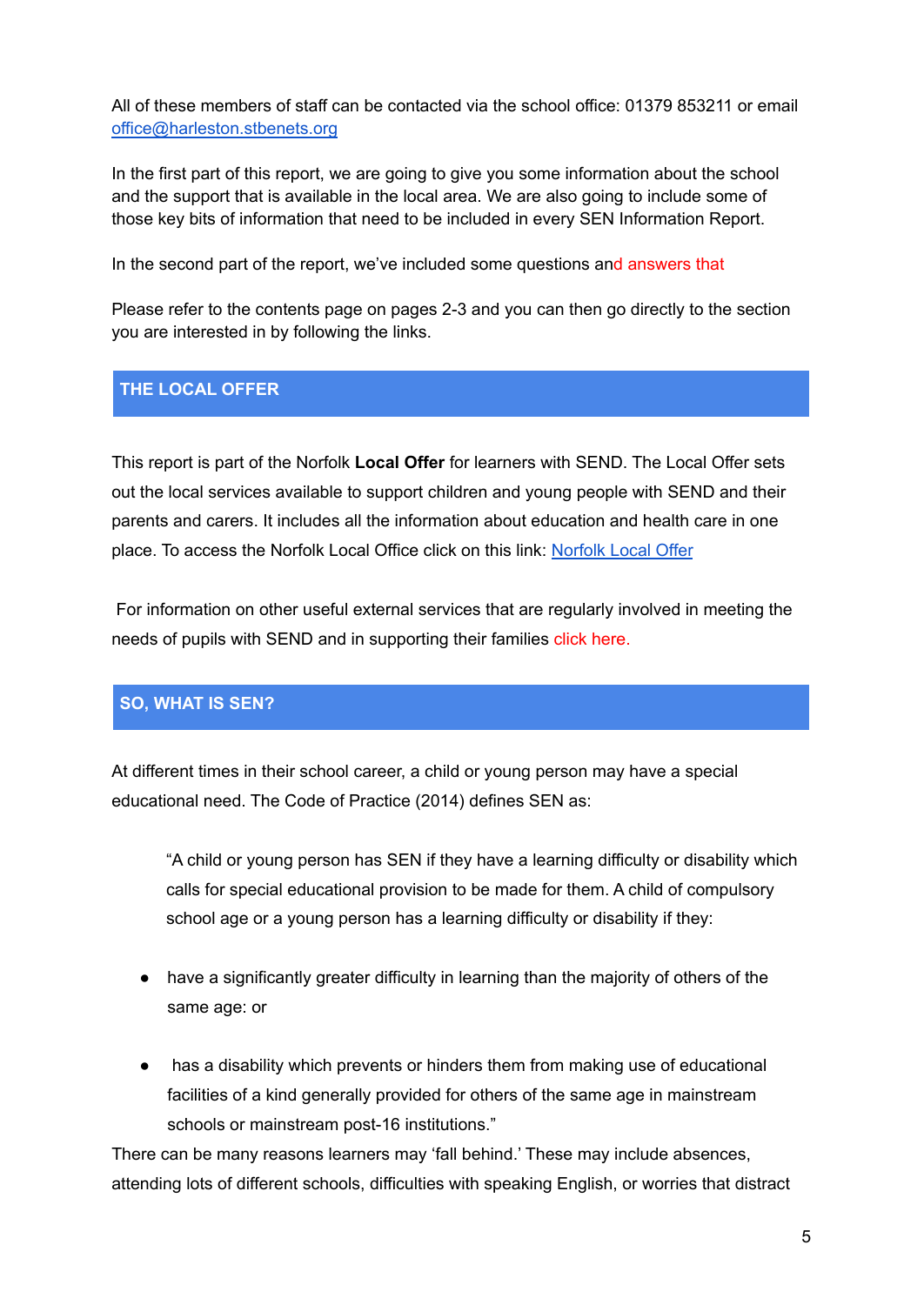them from learning. Children who experience such barriers to learning are vulnerable, but this does not mean all vulnerable learners have SEND. Only those who require special educational provision 'additional to' or 'different from' the usual differentiated curriculum will be identified as having SEN.

Most children identified as having SEN can have their needs met by the types of additional support provided at school. We call this **SEN Support.** However, if a child needs a higher or more specialist level of support the school and/or families can request an Educational, Health and Care (EHC) needs assessment from the Local Authority (LA). If the LA decides that this higher level of provision is needed, a child may then get an EHC Plan (EHCP) which combines the child's educational, health and social care needs. In this report, we refer to this level of support as **EHCP**. Further information about EHCPs can be found [here](https://www.norfolk.gov.uk/children-and-families/send-local-offer/education-and-learning/support-for-learning/education-health-and-care-ehc-plans/ehc-needs-assessment-and-plans/what-is-an-ehc-plan).

If you think your child may have SEN, please speak to their class teacher or contact Mrs Botwright, our SENDCo.

# **WHAT IS DISABILITY?**

The [Equality](https://www.legislation.gov.uk/ukpga/2010/15/contents) Act 2010 definition of disability is:

"A person has a disability for the purpose of this Act if (s)he has a physical or mental impairment which has a substantial and long-term adverse effect on his/her ability to carry out normal day-to-day activities."

Section 1(1) Disability Discrimination Act 1995

This definition of disability in the Equality Act includes children with long term health conditions such as asthma, diabetes, epilepsy, and cancer. Children and young people with such conditions do not necessarily have SEND, but there is a significant overlap between disabled children and young people and those with SEND. Children and young people may therefore be covered by both SEN and disability legislation.

The staff at Harleston CE Primary Academy are aware of the requirements of the Equality Act 2010. This legislation places specific duties on schools, including the duty not to discriminate, harass or victimise a child or adult linked to a protected characteristic defined in the Equality Act and to make 'reasonable adjustments' to ensure that disabled children are not at a substantial disadvantage compared with their peers.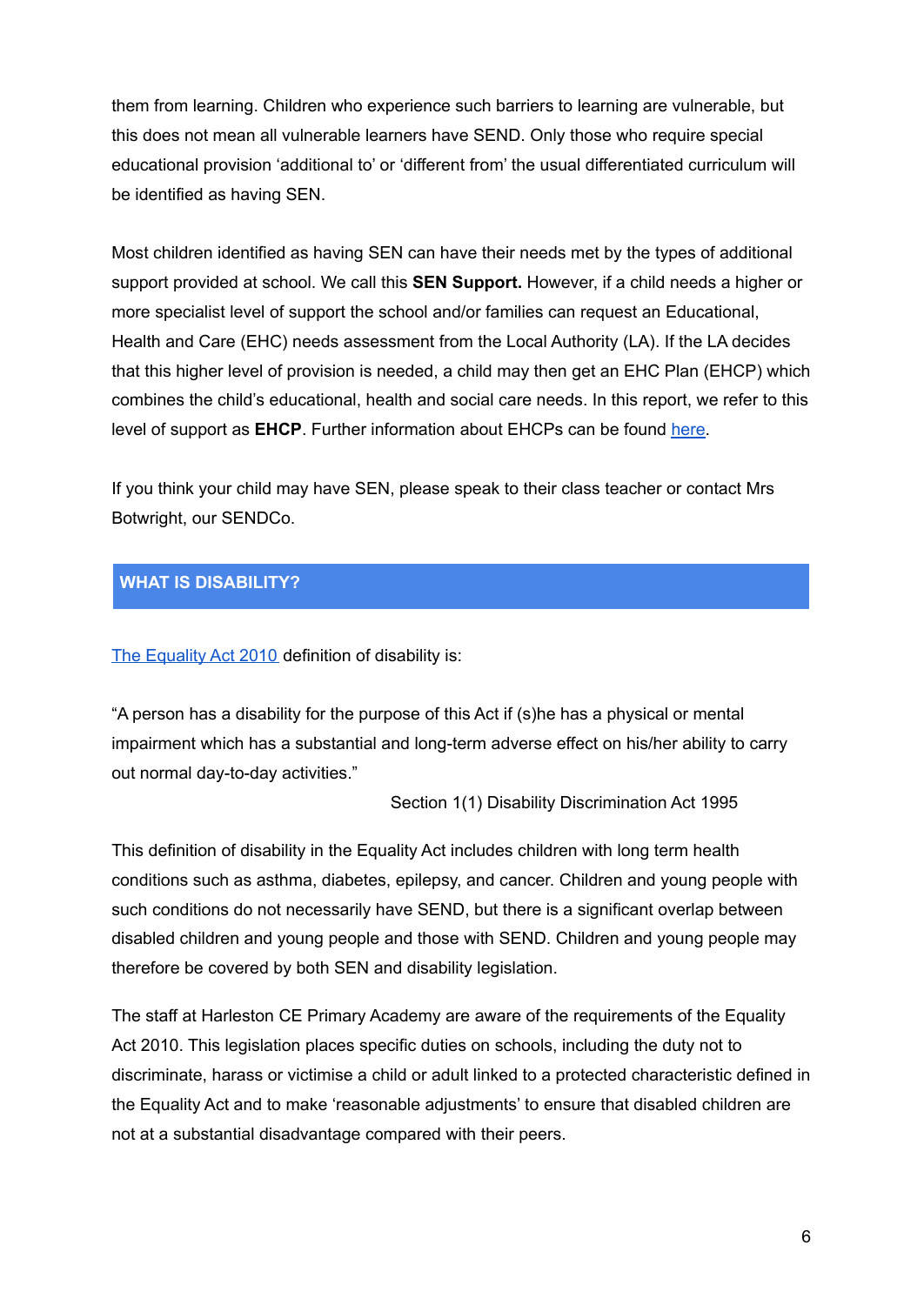For further information on how we ensure access to all, please see our school website: <http://www.harleston.norfolk.sch.uk> To find the School Accessibility Plan please click the 'School' tab and then going to the 'Policies' page to find the 'Accessibility Policy and Plan'.

# **WHAT IS SEND?**

Together we refer to these two groups - SEN and disability - as SEND.

# **WHAT IS DISABILITY?**

The SEND Code of Practice identifies four broad areas of SEN. These are:

Cognition and Learning (C&L) - children with C&L might:

- Learn at a slower pace.
- Find the curriculum difficult.
- Have difficulties with organisation and memory.
- Have a specific difficulty with literacy (e.g. dyslexia) and numeracy (e.g. dyscalculia).

Communication and Interaction (C&I) - children with C&I might:

- Have speech, language and communication needs (SLCN) that make it more difficult for them to communicate with others.
- Find it difficult to talk or say what they want.
- Find it hard to understand what others are saying.
- Find conversations and play confusing and challenging.
- Children with Autistic Spectrum Disorder (ASD) are likely to find these things especially challenging.

Social, Emotional and Mental Health (SEMH) - children with SEMH might:

- Behave in ways that disrupt their learning because of underlying mental health difficulties, such as anxiety or depression.
- Find relationships difficult.
- Appear withdrawn and isolated.
- Behave in ways that affect their learning eg being disruptive.
- Do things that impact on their health and wellbeing, such as self-harm or eating disorders.

Sensory and/ or Physical (S/P) - Children with S/P might: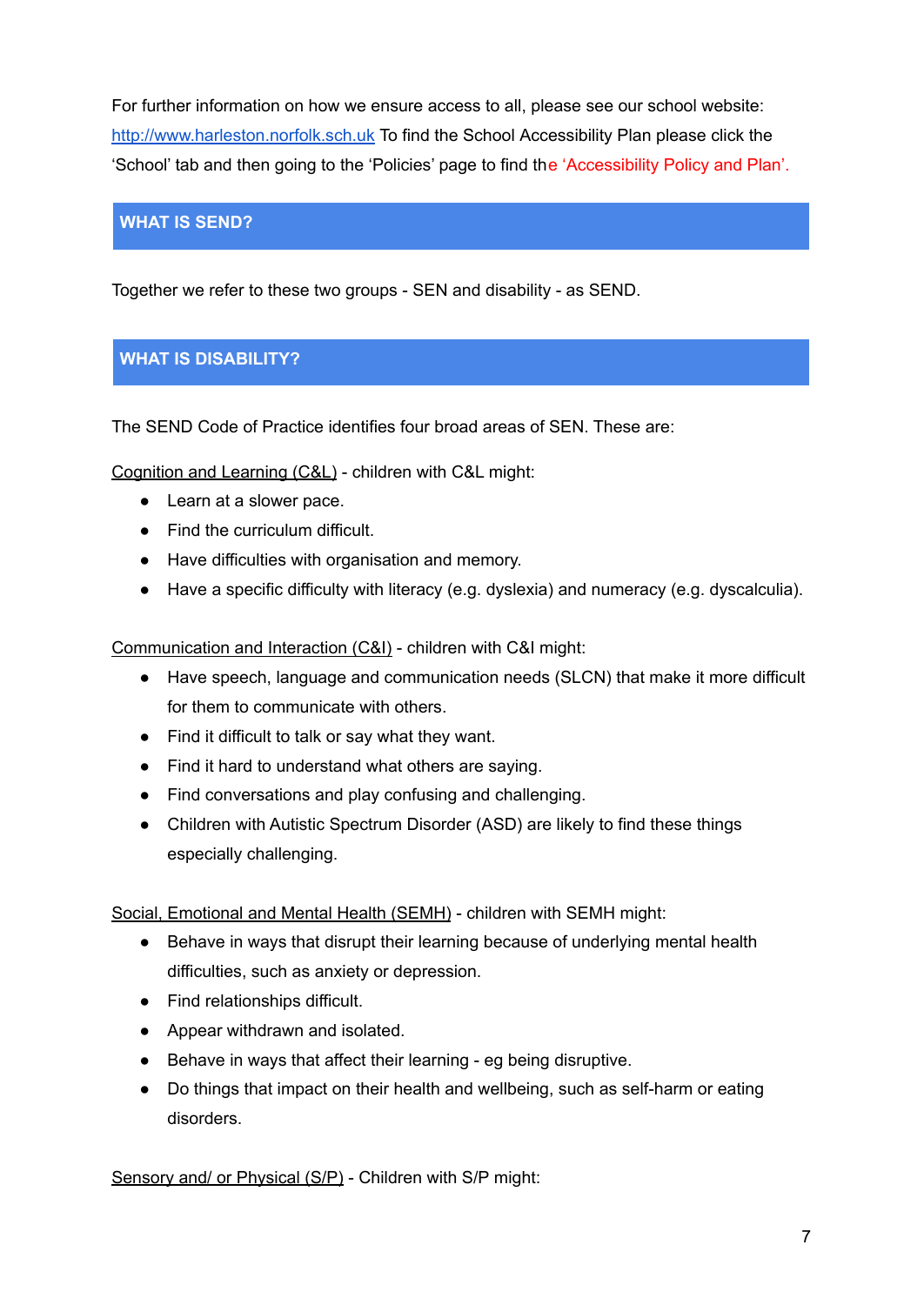- Have visual impairment (VI), hearing impairment (HI) or a multi-sensory impairment (MSI) that requires specialist support and/or equipment to access their learning.
- Have a physical difficulty (PD) requiring support and equipment to access the opportunities available to their peers.

More information about these areas can be found in the [SEND](https://assets.publishing.service.gov.uk/government/uploads/system/uploads/attachment_data/file/398815/SEND_Code_of_Practice_January_2015.pdf) CoP on pages 97-98.

You can find examples of the additional support for learning that is available at Harleston CE Primary Academy to pupils with SEN for each of these four broad areas on our Provision Map. A Provision Map does not detail individual learners' names, but describes what we do to support learners with SEN. The Provision Map changes every year, as our learners and their needs change.

# **SENCo**

Every school or early years setting will have a Special Educational Needs Coordinator (SENCo). The SEN Code of Practice states: ' The SENCo must be a qualified teacher working at the school…they must achieve a National Award in Special Educational Needs Coordination within three years of appointment.' (p108).

This designated member of staff oversees the day-to-day provision for children with SEN to ensure that support makes a difference for pupils. This includes those who have an EHCP. The SENCo works closely with staff, families and other agencies. All staff at Harleston CE Primary Academy have a responsibility towards children with SEN and work closely with the SENCo on all aspects of our provision.

Our SENCo is Laura Botwright. Laura has worked at Harleston Primary since 2015 and is a qualified teacher. She completed her National SENCo Award in 2019, before taking over as SENCo in January 2020. Laura is contactable via the school office on 01379 853211 or email [lbotwright@harleston.stbenets.org](mailto:lbotwright@harleston.stbenets.org)

# **OUR SEND PROFILE 2021-2022**

#### **What is our SEND profile 2021-22**

(Taken from Autumn Term - Spring and Summer will be added to the website when completed)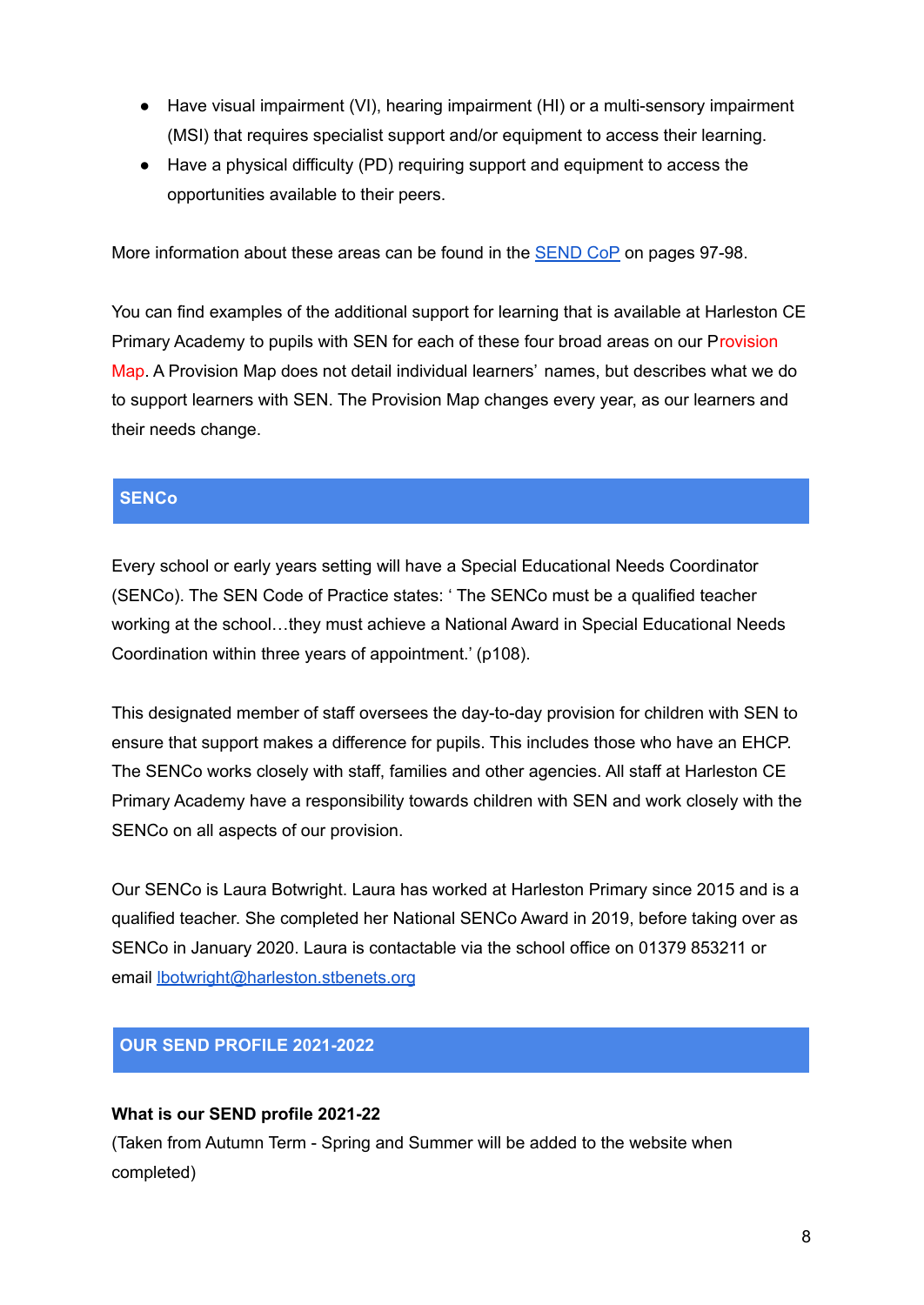- We have 16% (66 pupils) (National 15.9%) of children identified as having SEN. This percentage is made up of the following groups:
- 57% are identified as having SEN linked to Cognition and Learning (including maths, reading, writing and spelling etc.)
- 26% are identified as having SEN linked to Communication and Interaction (including speech and language difficulties and problems with social interactions
- 15% are identified as having SEN linked to Social, Emotional and Mental Health (including ADHD, ADD, Attachment Disorder, Eating Disorder, anxiety, depression and behavioural difficulties)
- 2% are identified as having SEN linked to Physical and Sensory (including disabilities such as those affecting mobility, sight and hearing)

# **Some of our pupils have needs in more than one group, percentages show primary need**

● 2% (10 pupils) (Nationally 3.7%) of our school population have an Educational and Health Care Plan

# **SEN FUNDING**

As well as the main school budget, schools recieve additional money to support children with SEN. This is known as the 'SEN notional budget' and it is published in the school's SEN Memorandum.

You can find Harleston CE Primary Academy's SEN Memorandum for 2021-2022 here:

#### <https://csapps.norfolk.gov.uk/BudgetShare/default.aspx>

From the SEN notional budget, the school must fund the first £6,000 of any additional support provided to each pupil, but the school does not receive this amount per pupil. If a child has a high level of need that can not be met within this £6,000, schools can apply to the Local Authority for additional funding via a banding system. In 2021-22 Harleston Primary made an application for top-up funding and exceptional circumstances funding to support pupils and meet their needs.

This year our SEN budget is £122,140.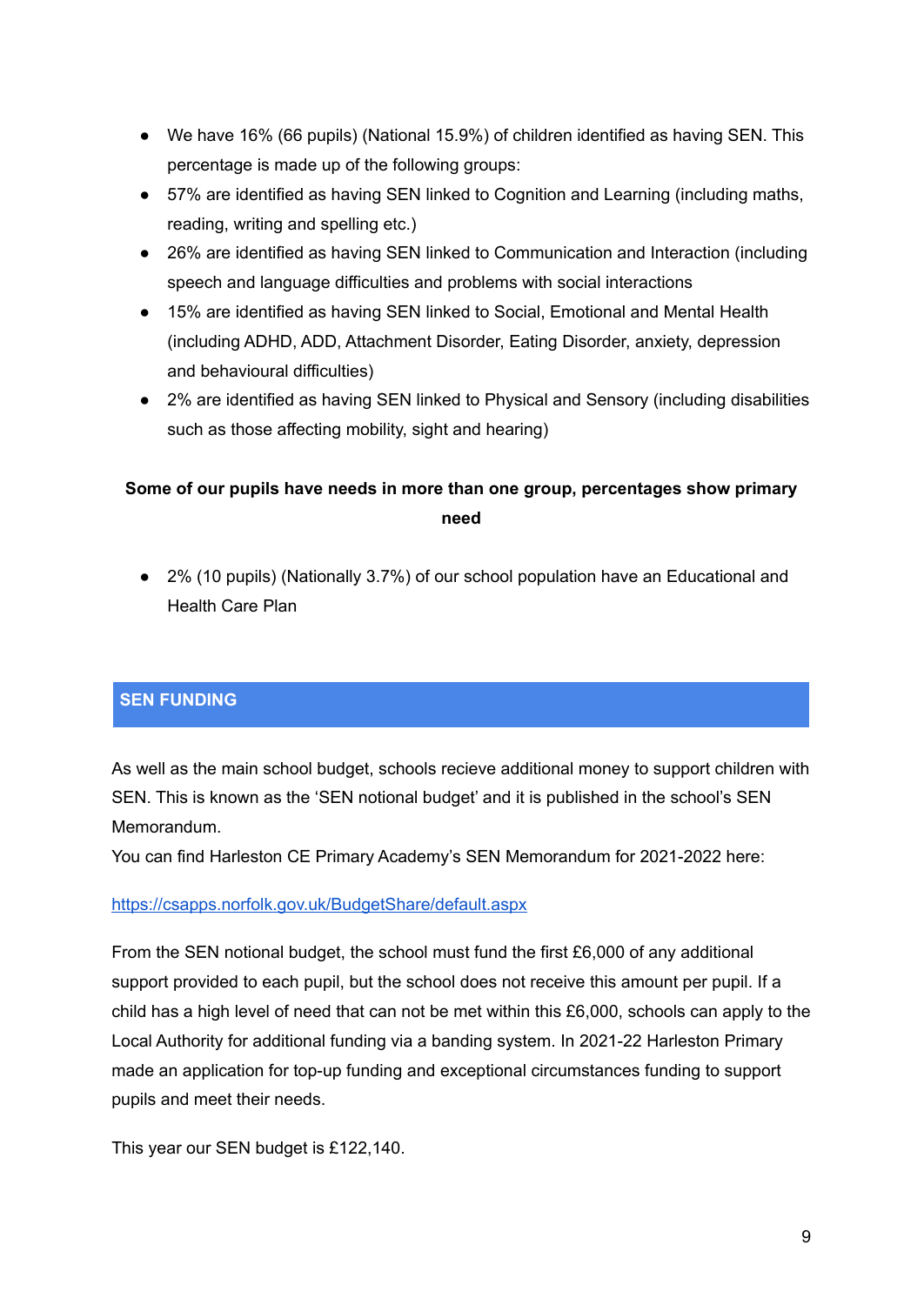Further information can be found on the Norfolk Local Offer:

[https://www.norfolk.gov.uk/children-and-families/send-local-offer/education-and-training-0](https://www.norfolk.gov.uk/children-and-families/send-local-offer/education-and-training-0-) [- 25/schools/sen-funding-for-schools](https://www.norfolk.gov.uk/children-and-families/send-local-offer/education-and-training-0-)

Harleston Primary's notional budget is used in a variety of ways to support children with SEN. Examples of how money was spent last year include:

- Teaching Assistants
- High quality Continuous Professional Development (CPD) with an SEN focus
- Membership of professional SEN Networks and Forums for school staff
- Accessing specialist support services
- Purchasing specialist diagnostic assessment and SEND classroom resources

For 2021-22 we would like to maintain the provision mentioned above and funding will be used in a similar way.

# **PART 2 - Q & A**

Parents have helped us identify questions that they would like to ask. If you have additional questions that you think should be included in this report, please contact the SENCo. We would really appreciate your input.

# **WHAT DOES HARLESTON PRIMARY HAVE TO OFFER?**

At Harleston C.E Primary Academy, we believe in achievement for all, we are committed to working together with all members of our school community. We want all children and adults to participate in learning and we celebrate all members of our community. We want to create an inclusive culture in our school and we aim to be more responsive to the diversity of the children's backgrounds, interests, experiences, knowledge and skills, so that all pupils regardless of individual needs make the best possible progress.

At Harleston C.E Primary Academy, we passionately believe in an inclusive education for all and are dedicated to providing a "whole school" approach to raising achievement in line with the students starting point. We are incredibly proud of the personal, social and academic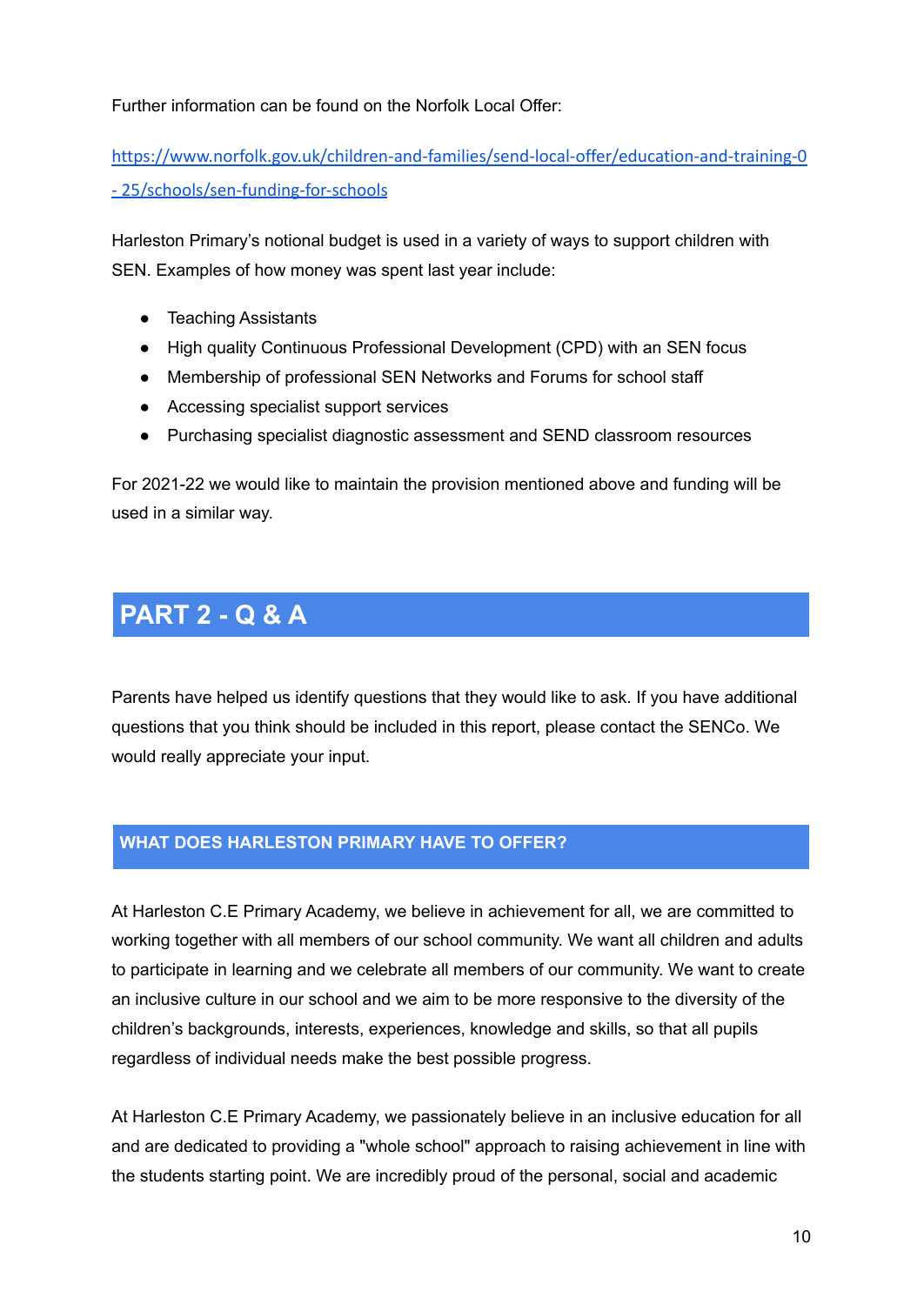achievements of our students with Special Education Needs and Disabilities and are confident that through a personalised and inclusive learning environment we support pupils to achieve their dreams.

As part of the Harleston Federation we are a community that flourishes, through God's love, to live 'Life in All its Fullness'. John 10:10 and John 13:34. We care for your child's safety and well-being; we know your child as a whole person and take an interest in his/her life both within and beyond school; we ensure that your child is fully challenged to develop all their abilities and talents; we provide a broad and balanced curriculum, which will be related to the individual needs of your child; we achieve high standards of work and behaviour through consistently high expectations, we reward your child through the school's behaviour policy; keep you informed about general school business and your child's progress and we are open and welcoming; accommodating the questions and concerns of parents and students as they arise.

At Harleston C.E Primary Academy we:

- Value quality first teaching for all learners and activity monitor teaching and learning in our school.
- Ensure that all our pupils in our school are equally valued by having equal access to a broad and balanced curriculum. If needed pupils will have a differentiated curriculum to meet individual needs and abilities.
- Have effective management systems and procedures for SEND, taking into account the current Code of Practice (2014).
- Strive for effective communication between staff, children with SEND, parents of SEND children and outside agencies.
- Acknowledge and draw on parents' knowledge and expertise in relation to their own child. Parents are invited to collaborate with their child's one page profile. This has the parents, childs and teacher voice which is used inline with the Assess, Plan, Do, Review cycle.
- Ensure that consideration for SEND crosses all curriculum areas and all aspects of teaching and learning.

In February 2022, we asked families of children with SEN to give us feedback on the support that their children receive at Harleston Primary. 84% of respondents reported that they either agree or strongly agree that as a school we have a good understanding of their child's needs.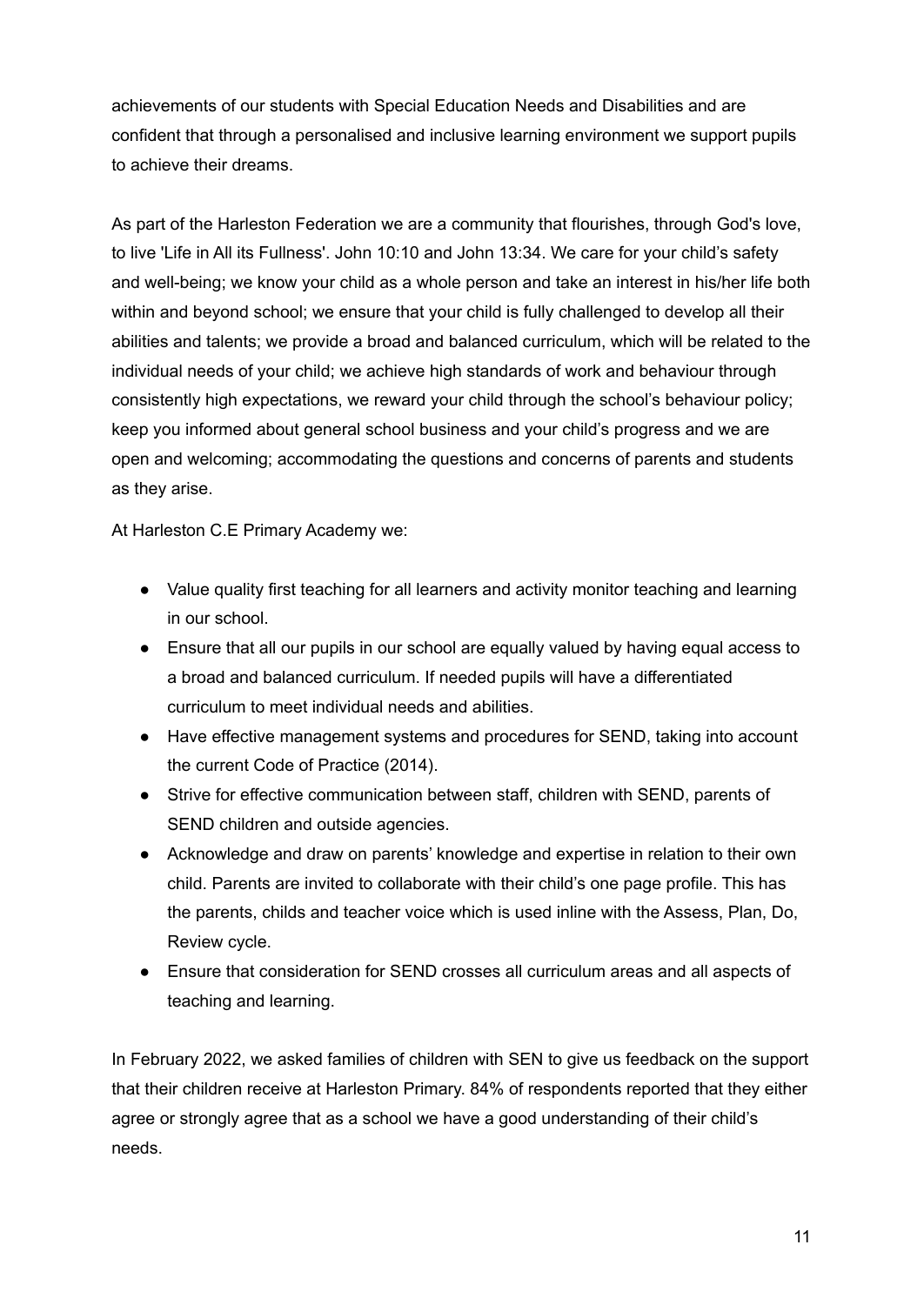#### **HOW DOES THE SCHOOL KNOW IF MY CHILD MIGHT NEED EXTRA HELP?**

#### IDENTIFYING CHILDREN WITH SEND

Class teachers, support staff, families and, of course, children themselves, may be the first to notice a difficulty with learning. At Harleston Primary we focus on identifying a child's barriers to learning, rather than looking only at diagnostic labels. Examples of barriers to learning could include: speed of processing, reading, working memory, anxiety, attention, hearing, social communication skills, language comprehension etc. Barriers can be identified in a range of ways: through conversations with children and families; through observations by school staff; or through informal/ routine assessments. We consider how a barrier to learning is impacting a child and what we can do to overcome or remove these barriers.

Some of the ways identification may occur is through:

- $\triangleright$  Liaison with pre-school/ previous school
- $\triangleright$  If the child is performing below age expectations
- $\triangleright$  Concerns raised by parent
- $\triangleright$  Concerns raised by teacher
- $\geq$  Liaison with external agencies
- $\triangleright$  Health diagnosis through paediatrician
- $\geq$  Observations by SENCo
- $\geq$  Assessment tools

There can be many reasons learners 'fall behind.' These may include absences, attending lots of different schools, difficulties with speaking English, or worries that distract them from learning. Children who experience such barriers to learning are vulnerable, but this does not mean all vulnerable learners have SEND. Only those who require special educational provision 'additional to' or 'different from' the usual differentiated curriculum will be identified as having SEND.

Once a child is identified as having SEND we follow an Assess-Plan-Do-Review cycle. This involves regular meetings with the child, parents and teacher to monitor and review progress.

**Slow progress and low attainment does not automatically mean a pupil has a special educational need**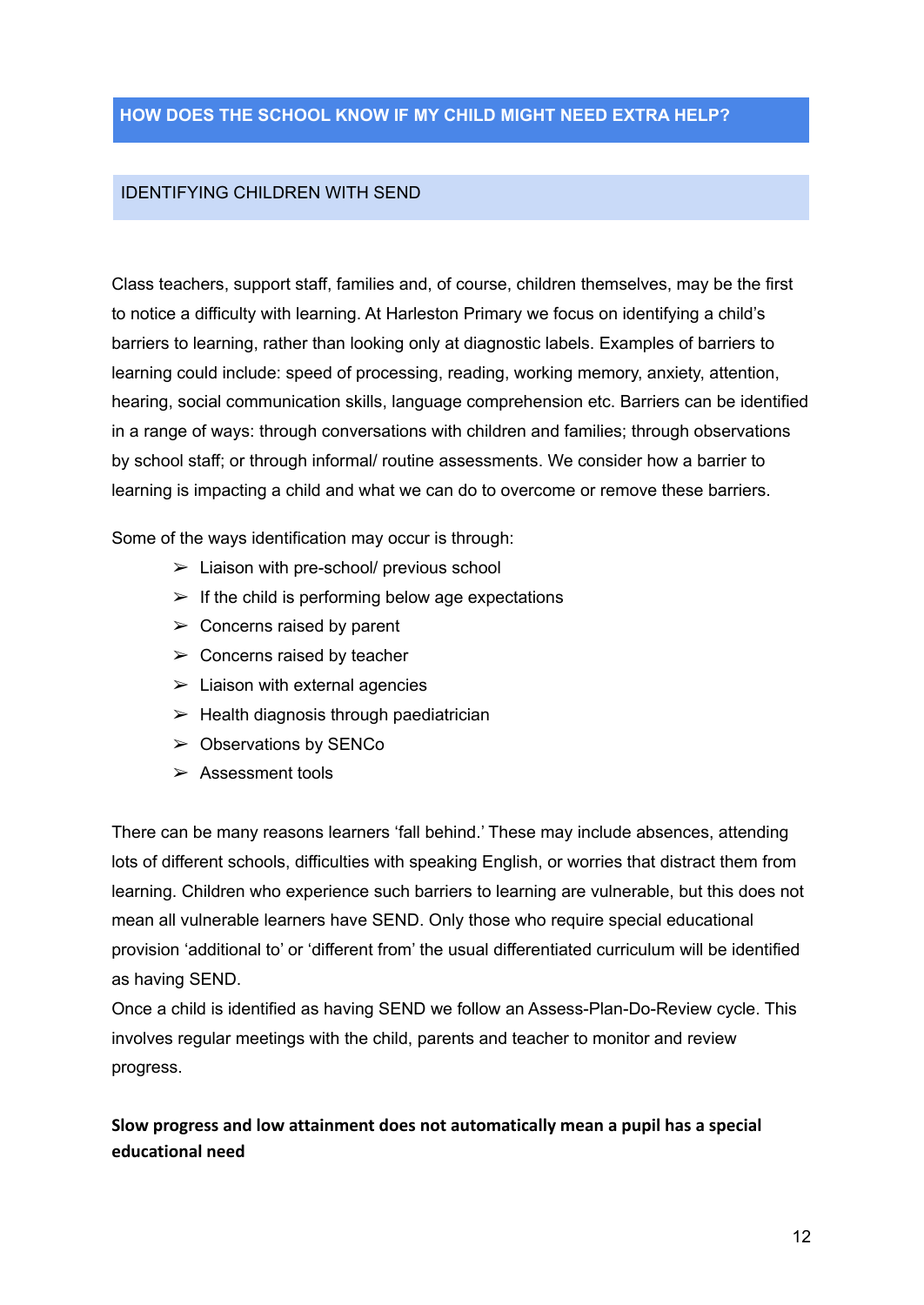# **HOW DO WE SUPPORT LEARNERS WITH DIFFERENT AREAS OF NEED AT HARLESTON PRIMARY?**

At Harleston Primary we are committed to ensuring that all learners have access to high quality learning opportunities. Every teacher is expected to teach a range of levels that reflect the pupils' range of interests and understanding; this is called the normal differentiated curriculum. If your child is identified as having SEN, our job is to offer them something 'extra' that is 'additional to or different from' the normal differentiated curriculum. Any 'extra' provision or intervention is dependent on the individual's needs and is designed to overcome or remove barriers to their learning and we work closely with the pupil and their families to determine the right provision.

Our Provision Map describes the range of teaching strategies and interventions that we use to support learners with SEN. The support is set out in three columns: **Quality First Teaching (QFT), Interventions and Specialist Support**. These are explained below:

Quality First Teaching: Every teacher is expected to adapt their classroom, teaching and resources to help children with SEN make the best progress they can. To enable this to happen the Headteacher and SENCo support teachers by providing advice and access to high quality teaching.

Interventions: Sometimes a child may benefit from a specific intervention outside the classroom, working individually, or in a small group, with a member of staff. These specific, time-limited sessions focus on helping a child make progress with key skills or knowledge and/or removing barriers to learning.

External Specialist Support: Harleston Primary has access to a range of external support services. Some of these are provided for free, but many are paid for by the school from the SEN Notional Budget or the Whole School Budget. External agencies are involved on a case-by-case basis, based on need. Sometimes the child will work directly with an outside agency, and at other times the specialist support will be delivered by school staff under guidance from external specialists.

# SUPPORTING FAMILIES AND CHILDREN WITH SEN DURING THE COVID-19 GLOBAL PANDEMIC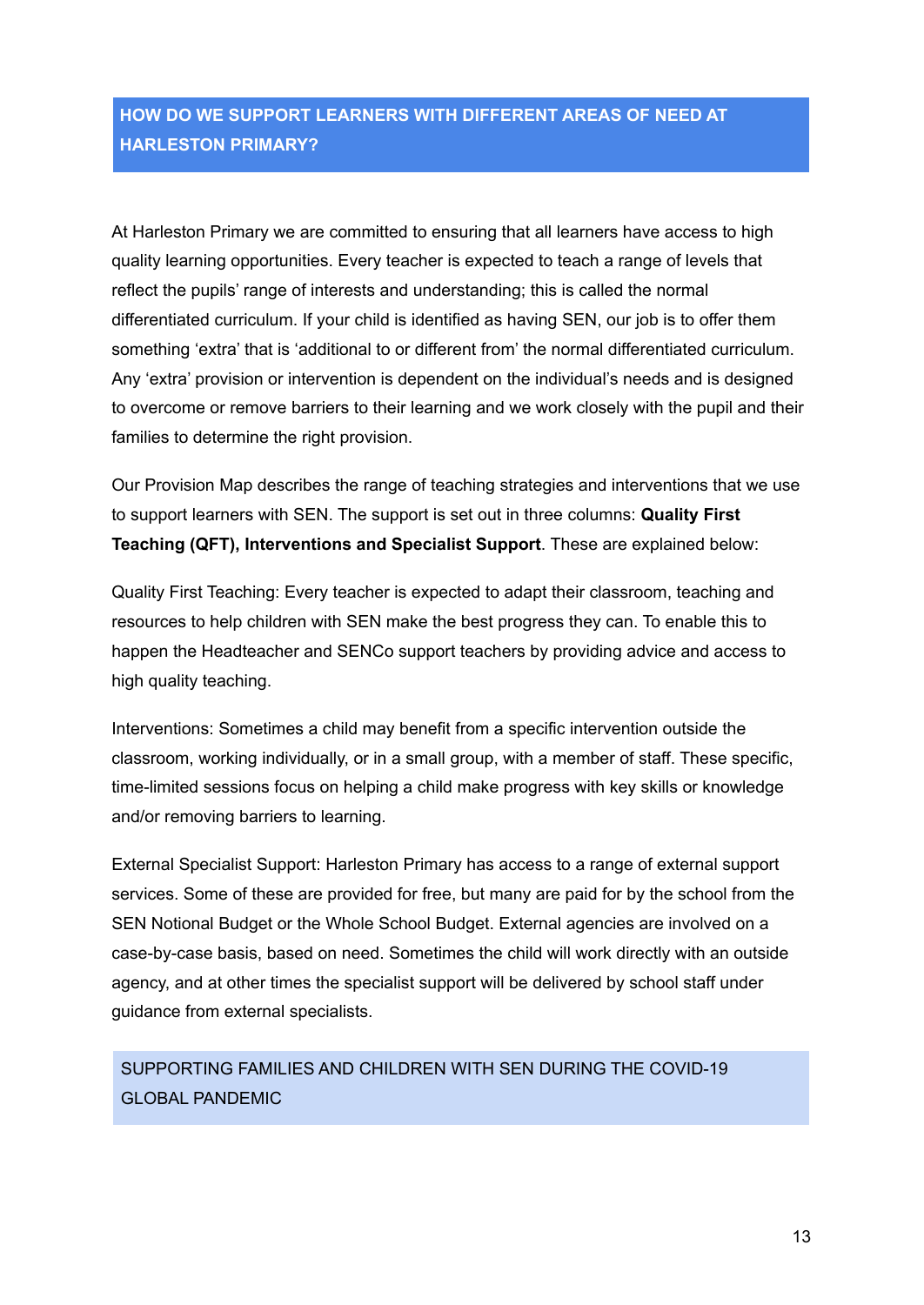From March 2020, when schools in England first went into lock-down, families of children with SEN were telephoned weekly by their class teacher, children with EHCPs were contacted daily by either class teacher, SENCo or SEN support staff. Families were offered additional support with remote learning, including loans of IT equipment, differentiated workbooks and worksheets printed if required. Children who were at home were invited to attend live teaching sessions either 1:1 or small groups.

Some children with SEN and all pupils with EHCPs were invited into school during the lock-down period and they were provided with an education which included sessions on positive mental health and well-being.

# **HOW DO WE FIND OUT IF THIS SUPPORT WORKS?**

Checking children's progress is an integral part of what we do at Harleston Primary. Progress data is scrutinised by the senior leadership team, governors, local authority and Ofsted. There are termly meetings between the SENCo and class teachers to review the children's needs and decide if further interventions, external specialist support or a change in approach are needed. One vital way that we review the effectiveness of our SEN support is through the **'graduated approach'**.

#### THE GRADUATED APPROACH

We follow a four-part cycle known as **'the graduated approach'**. This process helps us make sure that the support we are giving is effective. It is really important that children and their families are closely involved in reviewing this support throughout the process. The four parts of the graduated approach are: **assess, plan, do** and **review** and these are explained below:

- **Assess:** we assess using information from parents and other family members, children, school staff and sometimes other professionals. We use a variety of initial assessments which can help us to identify the child's needs so that the right SEN support is given. These assessments could focus on any of the four broad areas of need.
- **Plan**: Taking account of the views of children and their families and of the child's needs, we decide what SEN support will be put in place to achieve the desired outcomes. This could be in-class support, interventions or specialist support. It is this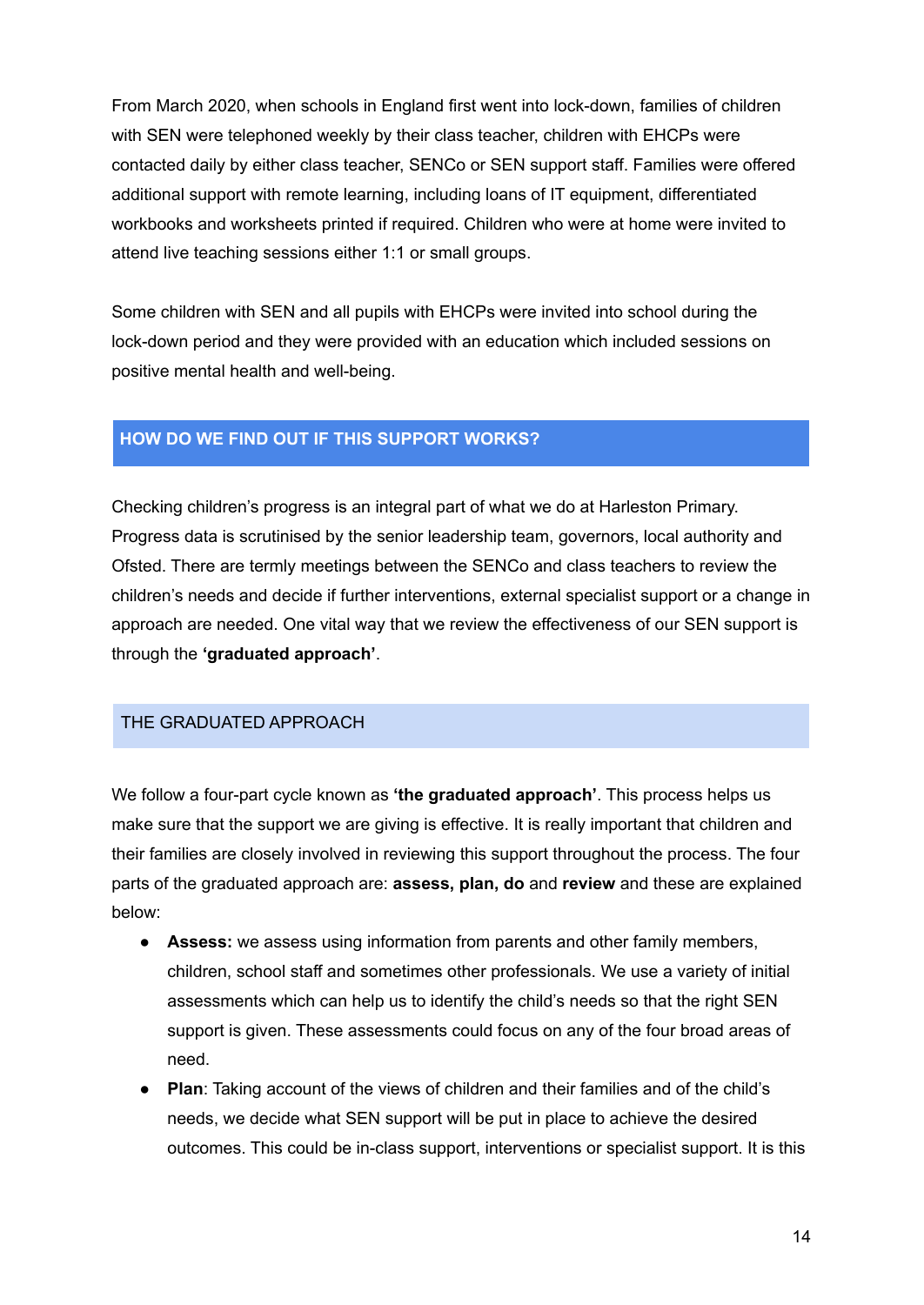part where we set targets and agree what we expect to be different following the implementation of the extra support.

- **Do**: Working closely together, we do what we have planned.
- **Review**: We use assessments at each review point (termly) and compare the results to the initial assessments that we did at the start of the process. This allows us to review whether the SEN support has had a positive impact and what needs to happen next. We share this information about progress with families and children at each review point. We do this through pupil progress review meetings and written feedback.
	- , a

At Harleston, each child has a one page profile attached to their assess, plan, do, review (APDR). The one page profile captures the voice of the child, parents/ carers and teacher. It contains the child's strengths, interests, areas of difficulty and strategies to support them.

The majority of learners with SEN will have their needs met by this **graduated approach.** However, if a child with SEN does not make progress despite the additional provision set out in their APDR, families or the school can request an Educational, Health, and Care needs assessment so the Local Authority can decide if there is a need to provide an Education, Health and Care Plan (EHCP).

If a child has an EHCP, this is formally reviewed with families annually, in addition to the less formal termly meetings. These pupils will receive additional funding to support their needs. Further information about EHCPs can be found [here](https://www.norfolk.gov.uk/children-and-families/send-local-offer/education-and-learning/support-for-learning/education-health-and-care-ehc-plans/ehc-needs-assessment-and-plans/ehc-needs-assessment-requests).

# **HOW DOES THE SCHOOL IMPROVE THE SOCIAL AND EMOTIONAL DEVELOPMENT OF PUPILS? WHAT DOES THE SCHOOL DO TO SUPPORT GOOD MENTAL HEALTH?**

Harleston Primary is committed to being a healthy and safe school. A huge emphasis is placed on developing our children's physical and mental well-being. Below you will see some of the core values we hold dear, which guide how we do things here at Harleston Primary: